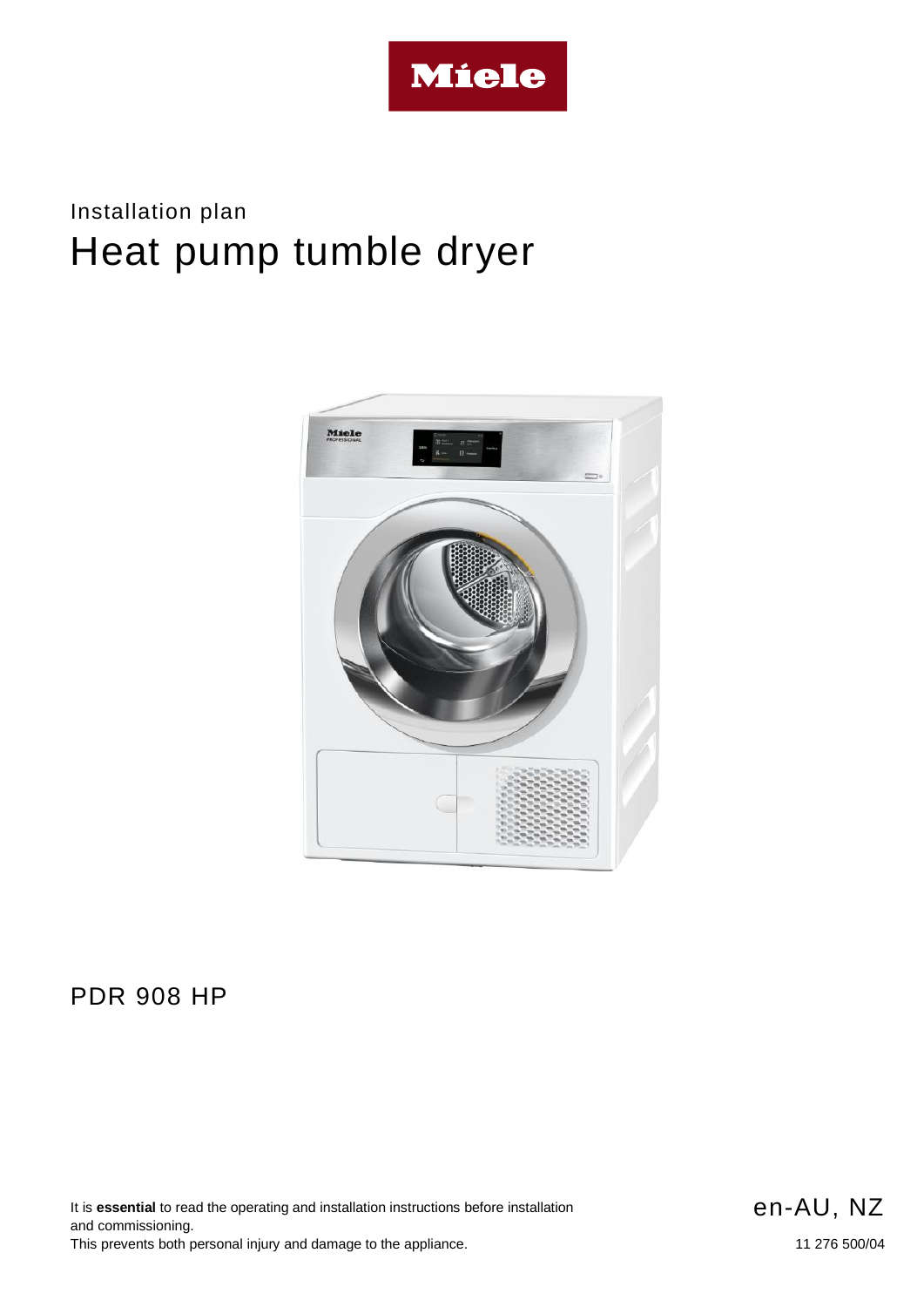#### **Miele Australia Pty. Ltd.** ACN 005 635 398 ABN 96 005 635 398 **Melbourne:**

Level 4, 141 Camberwell Road Hawthorn East, VIC 3123 Telephone: 1300 731 411 service.prof@miele.com.au

#### **www.miele.com.au/professional sales@miele-professional.com.au**

### **Miele New Zealand Limited**

IRD 98 463 631 8 College Hill Freemans Bay Auckland 1011 New Zealand Telephone: 0800 4 MIELE (0800 464 353) www.miele.com.au/professional sales@miele-professional.com.au



Miele Global Headquarters: Miele & Cie. KG Carl-Miele-Straße 29, 33332 Gütersloh, Germany

### **Legend:**

|            | Connection required        |                     | Connection optional or required,<br>depending on model |
|------------|----------------------------|---------------------|--------------------------------------------------------|
| AL         | Exhaust air                | <b>KLZ</b>          | Cooling air intake                                     |
| <b>ASK</b> | Condensate drain hose      | РA                  | Equipotential bonding                                  |
| B          | Appliance anchoring        | <b>SLA</b>          | Peak load connection                                   |
| EL         | Electrical connection      | APCL SST Box plinth |                                                        |
| F          | Appliance feet, adjustable | APCL OB             | Open plinth                                            |
| KG         | Payment system             | APCL 001            | Washer-dryer stacking kit                              |
| <b>KGA</b> | Payment system connection  | XKM                 | Communication module                                   |
| <b>KLA</b> | Cooling air vent           | ΖL                  | Air intake                                             |

Technical changes and errors excepted.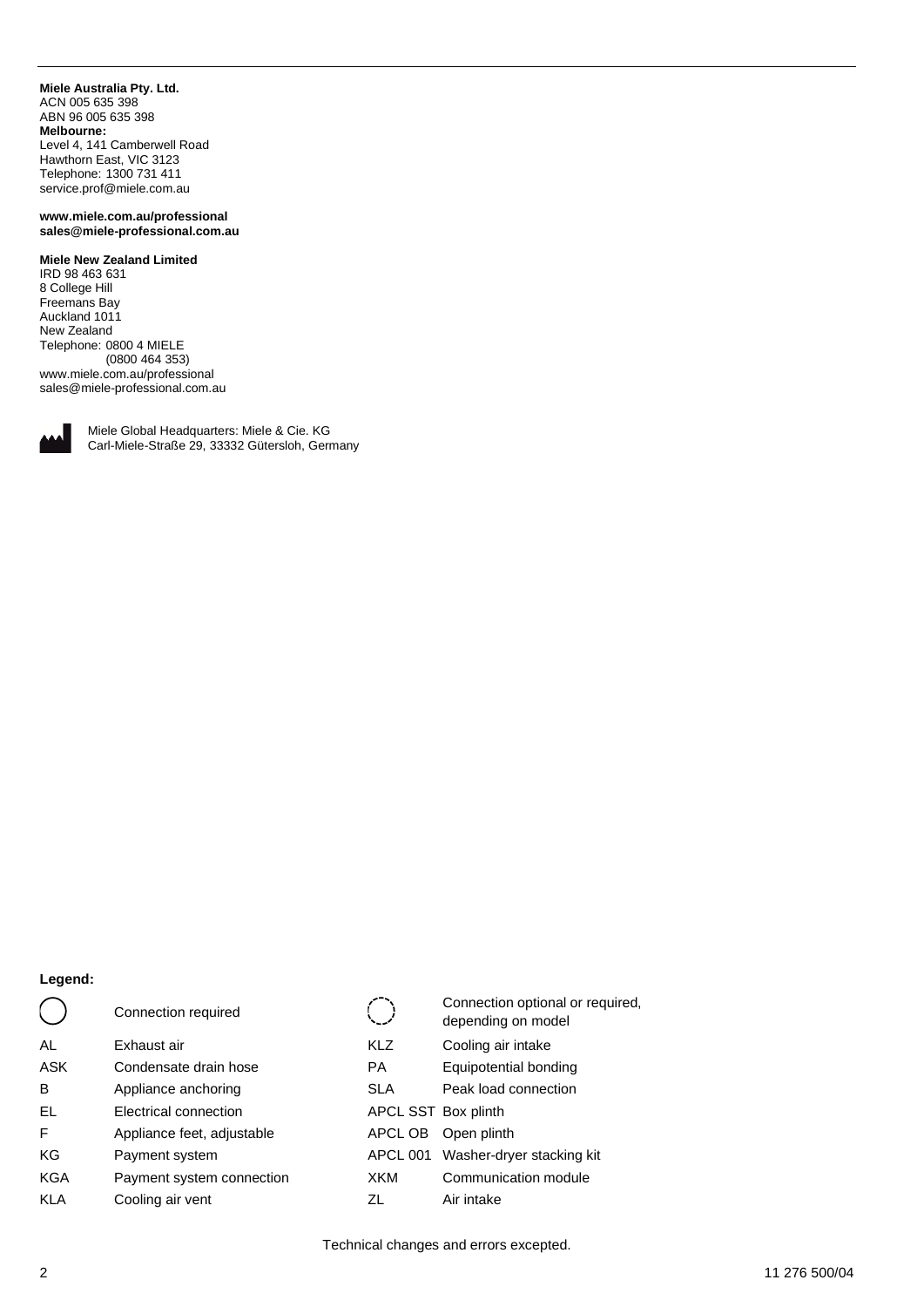# Appliance dimensions





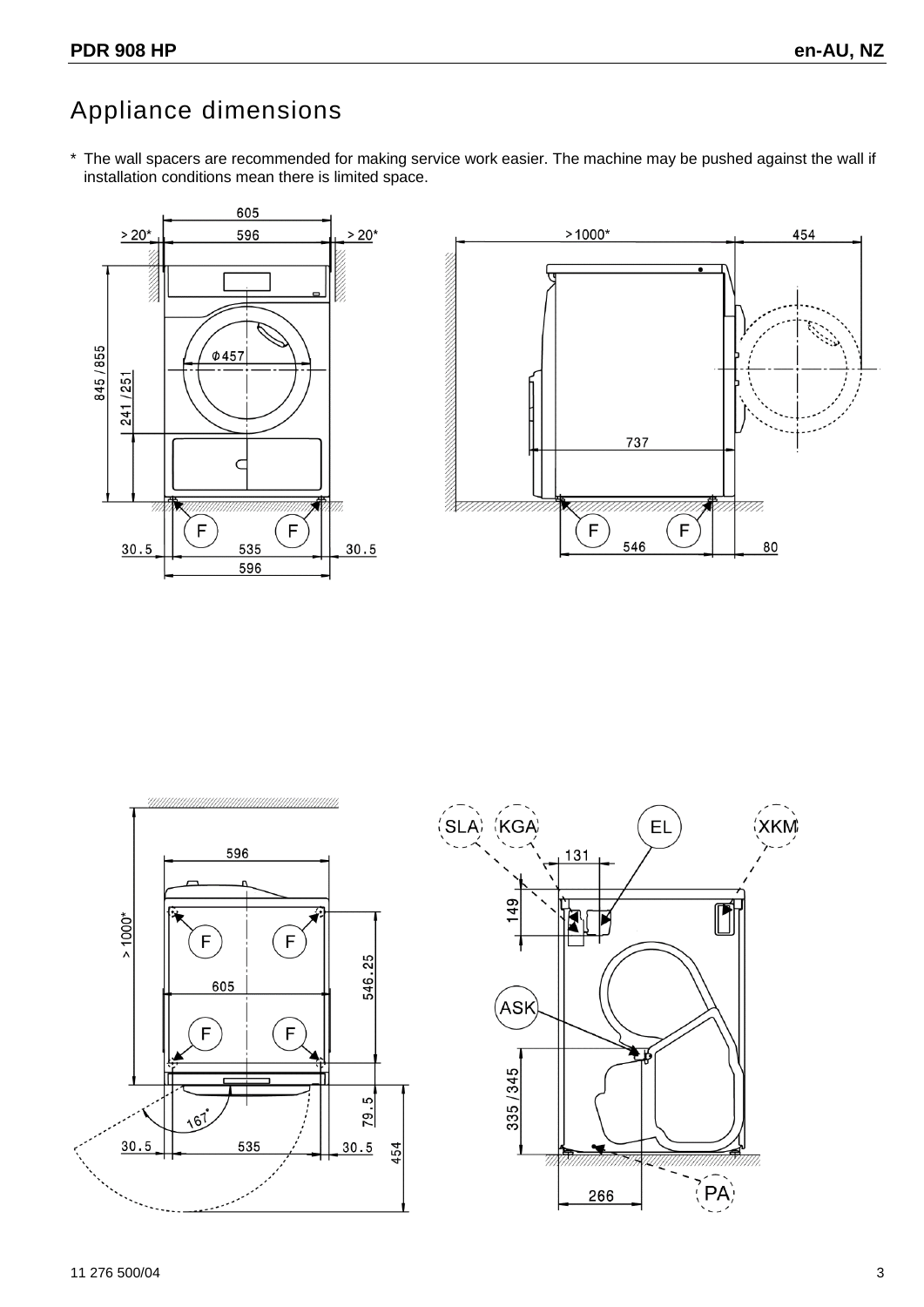## Installation

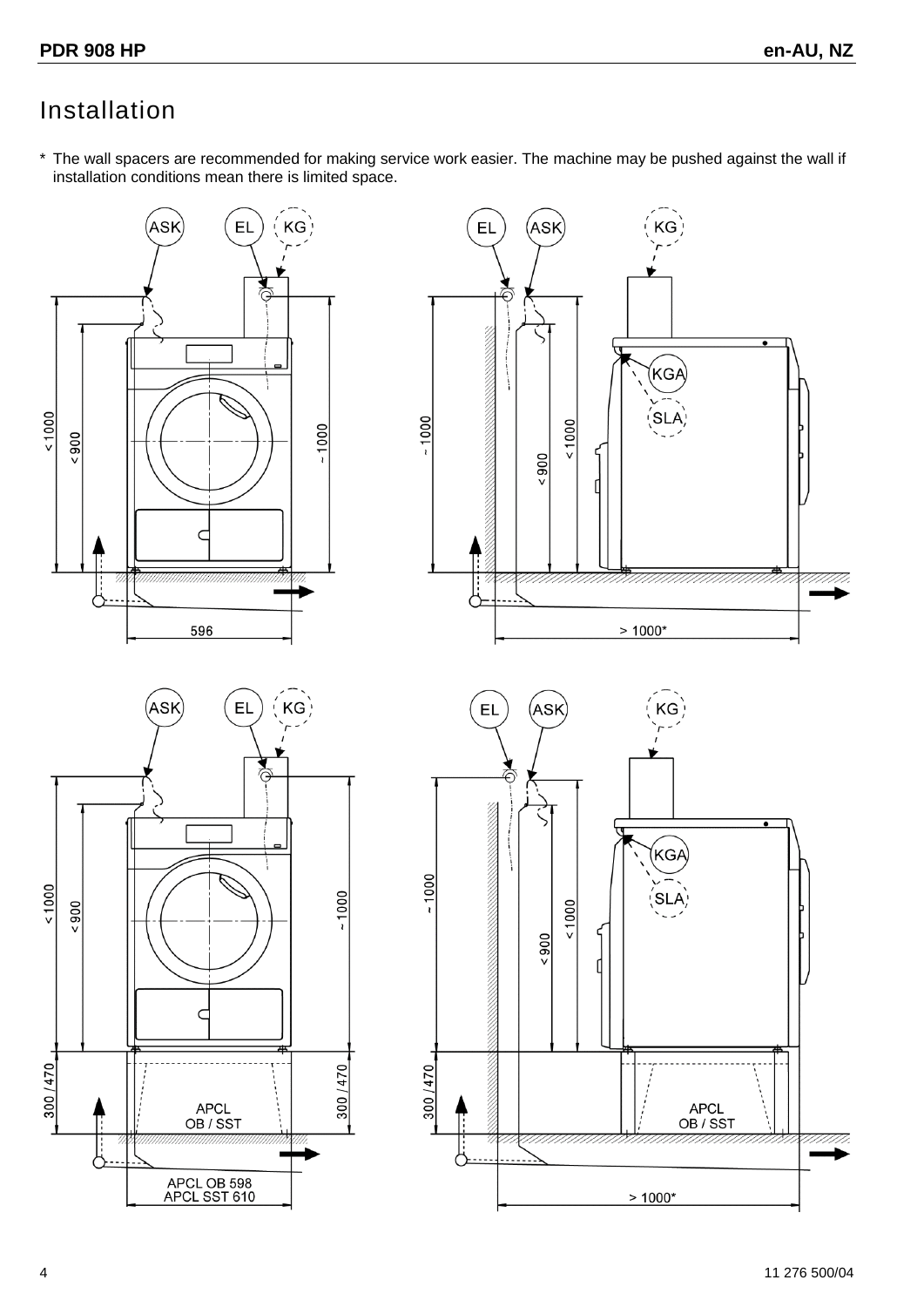## Washer-dryer stack

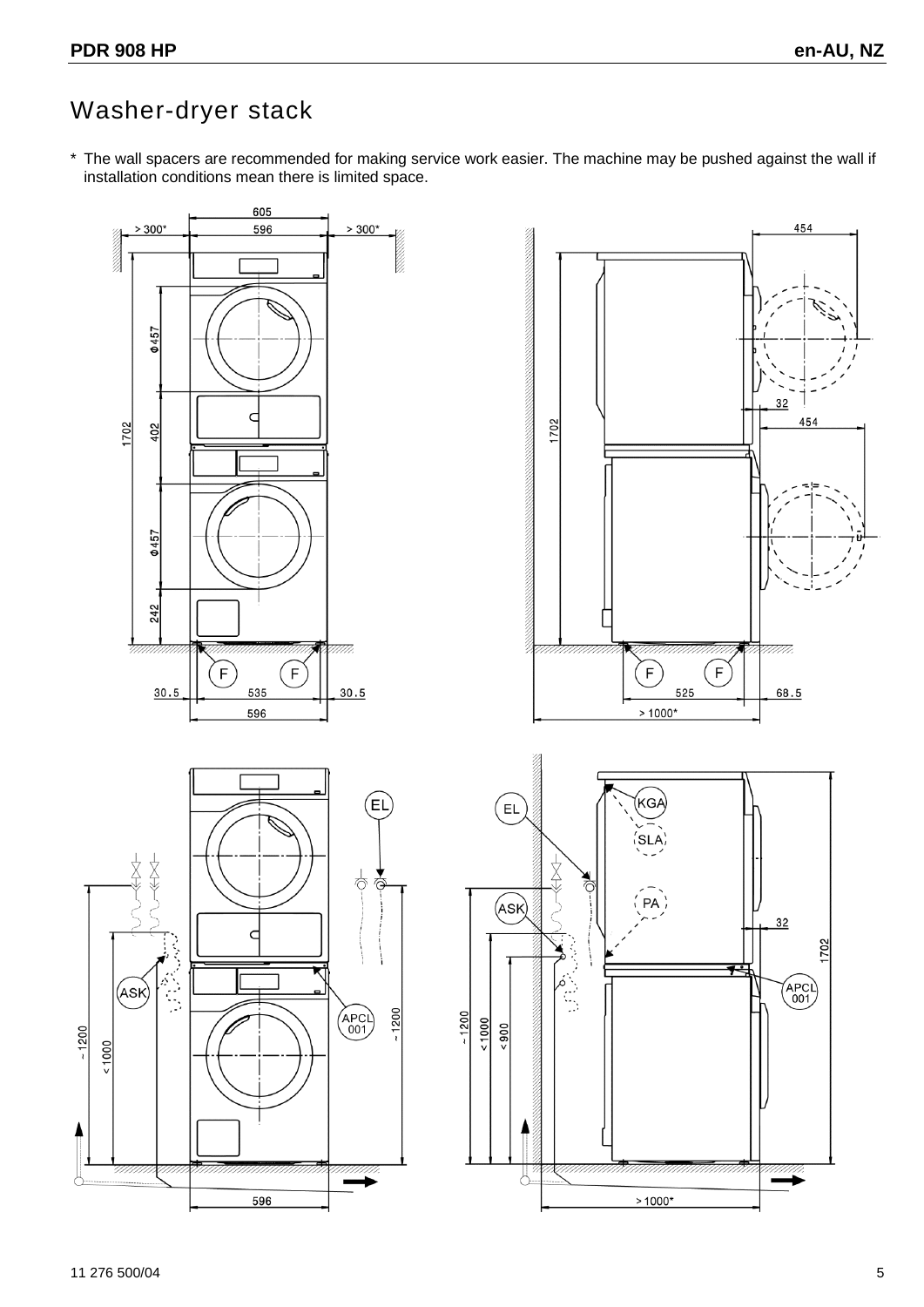## Installation



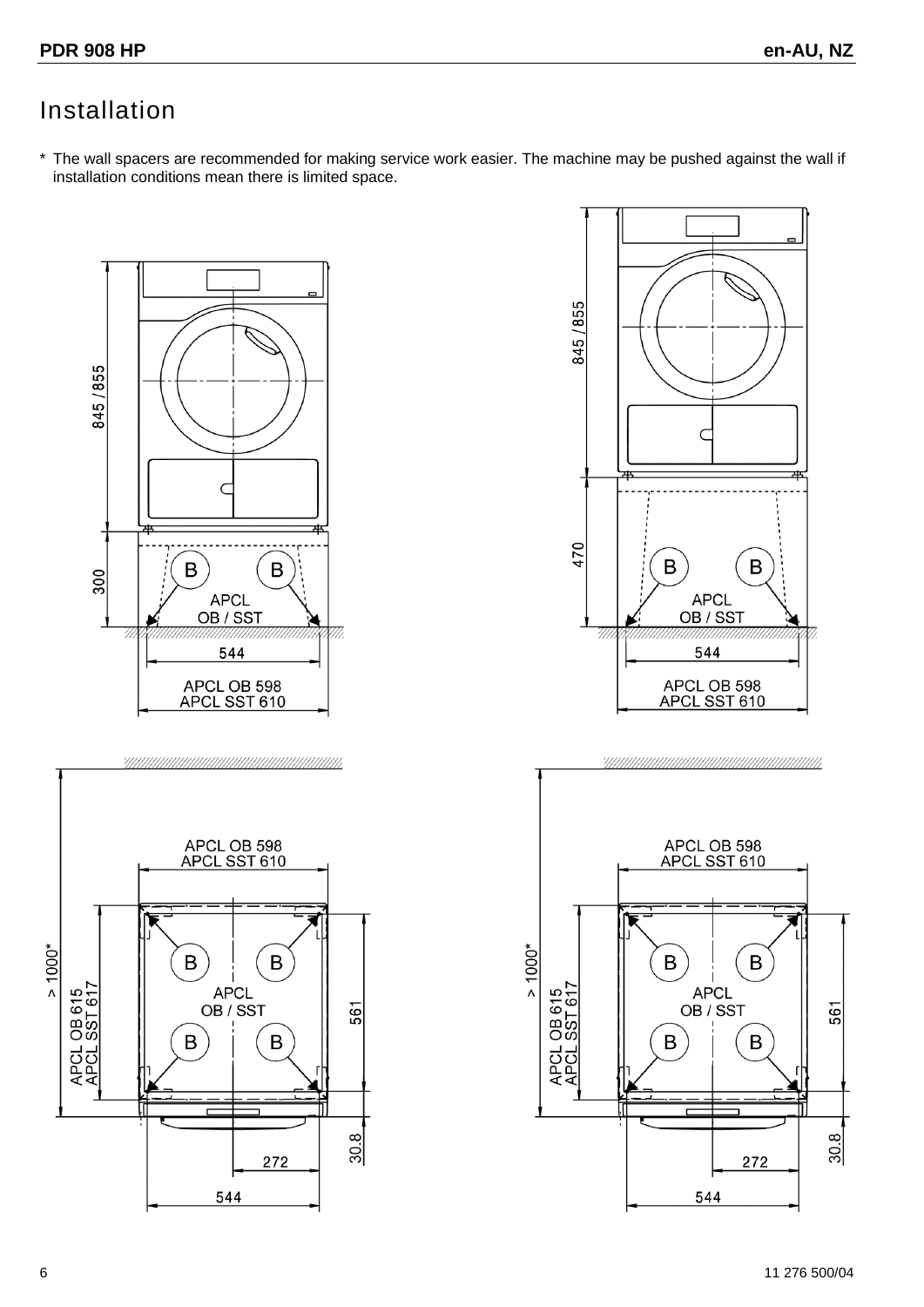## Technical data

|                                                              |                 | <b>PDR 908 HP</b> |
|--------------------------------------------------------------|-----------------|-------------------|
| Drying system                                                |                 | Heat pump         |
| Drum volume                                                  |                 | 130               |
| Load capacity                                                | kg              | 8.0               |
| Door opening diameter                                        | mm              | 370               |
|                                                              |                 |                   |
| <b>Electrical connection (EL)</b>                            |                 |                   |
| Standard voltage (AU, NZ)                                    |                 | 1N AC 230 V       |
| Frequency                                                    | Hz              | 50                |
| Total rated load                                             | kW              | 1.44              |
|                                                              |                 |                   |
| Fuse rating                                                  | Α               | $1 \times 10$     |
| Supply cable min. cross-section                              | mm <sup>2</sup> | $3 \times 1.0$    |
| Supply cable with plug                                       |                 | $\bullet$         |
| Length of supply cable                                       | mm              | 2000              |
|                                                              |                 |                   |
| Non-standard voltage MAR 230 (Marine)                        |                 | 1N AC 230 V       |
| Frequency                                                    | Hz              | 60                |
| Total rated load                                             | kW              | 1.2               |
| Fuse rating                                                  | Α               | $1 \times 10$     |
| Supply cable min. cross-section                              | mm <sup>2</sup> | $3 \times 1.5$    |
| Supply cable with plug                                       |                 | ●                 |
| Length of supply cable                                       | mm              | 2000              |
|                                                              |                 |                   |
| Condensate drain hose (ASK)                                  |                 |                   |
| Max. drainage temperature                                    | °C              | 70                |
| Max. transient flow rate                                     | l/min           | 3.6               |
|                                                              |                 |                   |
| On-site hose sleeve for drain hose                           | mm              | 10 x 30           |
| Drain hose (internal diameter)                               | mm              | 10 (DN10)         |
| Length of drain hose                                         | mm              | 1500              |
| Max. delivery head (from lower edge of machine)              | mm              | 1000              |
|                                                              |                 |                   |
| <b>Equipotential bonding (PA)</b>                            |                 |                   |
| Appliance connection (separate kit required)                 |                 | O                 |
|                                                              |                 |                   |
| XCI-Box / XCI-AD interface                                   |                 |                   |
|                                                              |                 |                   |
| Peak load/energy management (SLA)                            |                 |                   |
| Appliance connection (with XCI-Box)                          |                 | O                 |
|                                                              |                 |                   |
| Payment system connection (KGA)                              |                 |                   |
| Connection of payment systems (with XCI-Box / XCI-AD)        |                 | O                 |
|                                                              |                 |                   |
| <b>Communication module (XKM)</b>                            |                 |                   |
| Communication module XKM 3200 WL PLT                         |                 | O                 |
|                                                              |                 |                   |
| Installation on appliance feet (F)                           |                 |                   |
| No. of appliance feet                                        | No.             | 4                 |
|                                                              |                 |                   |
| Appliance foot, height-adjustable with thread                | mm              | ± 5               |
| Appliance foot diameter                                      | mm              | 31.7              |
|                                                              |                 |                   |
| Anchoring (B)                                                |                 |                   |
| Anchoring of Miele plinths                                   |                 |                   |
| Miele plinth installation (fasteners included)               |                 | O                 |
| Required anchor points                                       | No.             | 4                 |
| Wood screws according to DIN 571                             | mm              | 8 x 65            |
| Wall plugs (diameter x length)                               | mm              | 12 x 60           |
|                                                              |                 |                   |
| Plinth floor anchoring (to be provided on site)              |                 |                   |
| Appliance installation on on-site base (concrete or masonry) |                 |                   |
|                                                              |                 | O                 |
| Min. plinth installation footprint (W/D)                     | mm              | 600/650           |
| Wood screws according to DIN 571                             | mm              | 6 x 50            |

 $\bullet$  = standard,  $\circ$  = optional,  $+=$  only on request, - not available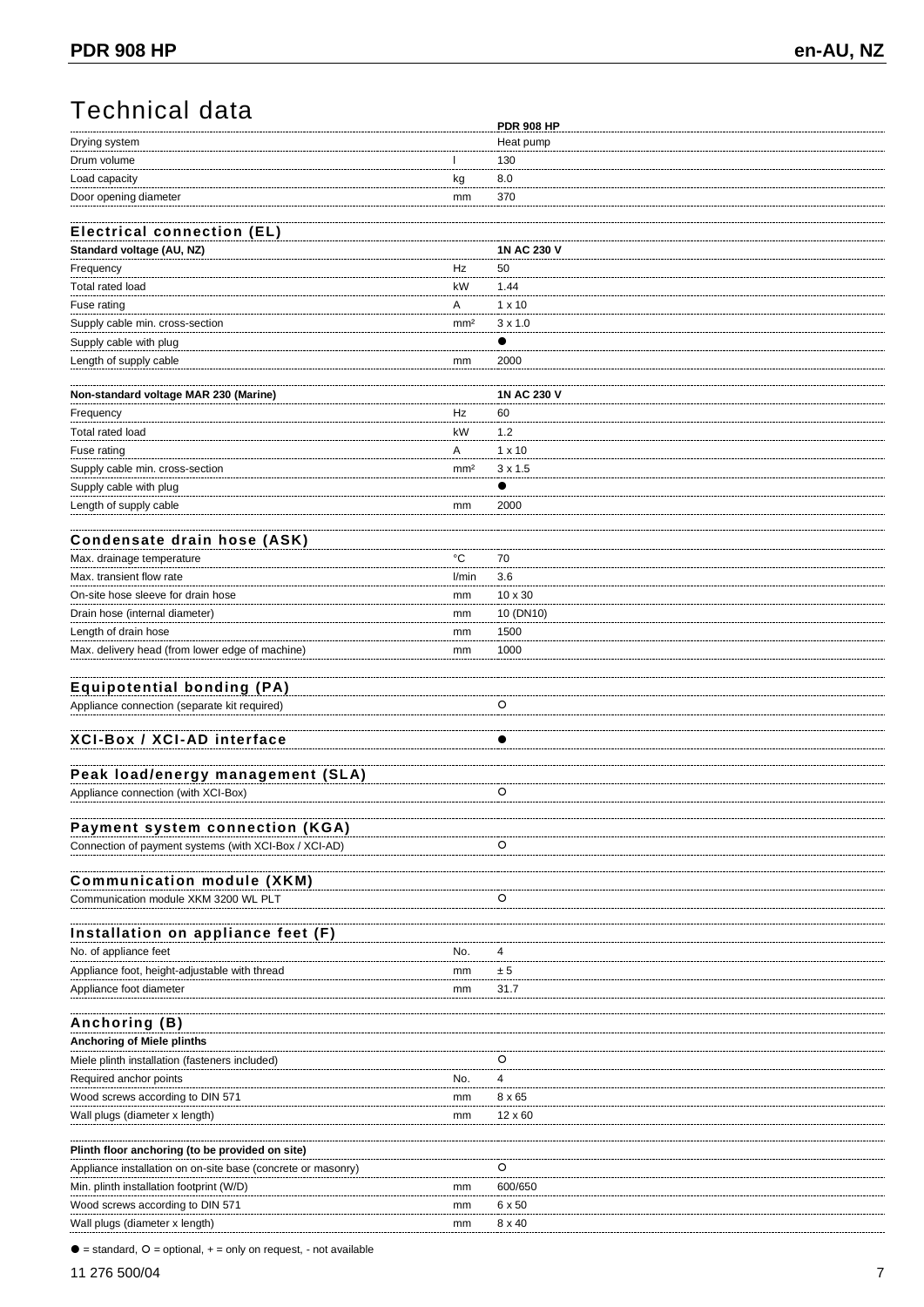# Technical data

|                                                              |           | <b>PDR 908 HP</b> |
|--------------------------------------------------------------|-----------|-------------------|
| Appliance data                                               |           |                   |
| Overall appliance dimensions (H/W/D)                         | mm        | 850/605/777       |
| Casing dimensions (H/W/D)                                    |           | 850/596/737       |
|                                                              | mm        |                   |
|                                                              |           |                   |
| Site-access dimensions (H/W)                                 |           |                   |
| Min. site-access opening (excl. packaging)                   | mm        | 900/605           |
|                                                              |           |                   |
|                                                              |           |                   |
| <b>Installation dimensions</b>                               |           |                   |
| Side gap                                                     | mm        | 20                |
| Recommended side gap - washer-dryer stack                    | mm        | 300               |
|                                                              |           |                   |
| Recommended distance to opposite wall from appliance front   | mm        | 1000              |
|                                                              |           |                   |
| Weights and floor loads                                      |           |                   |
| Appliance weight (net weight)                                | kg        | 73                |
|                                                              | ${\sf N}$ | 925               |
| Max. floor load in operation                                 |           |                   |
|                                                              |           |                   |
| <b>Emissions</b>                                             |           |                   |
| Sound pressure level (in accordance with EN ISO 11204/11203) | dB(A)     | ${<}70$           |
|                                                              | W         |                   |
| Heat dissipation rate to installation site                   |           | 950               |
|                                                              |           |                   |
|                                                              |           |                   |
|                                                              |           |                   |
|                                                              |           |                   |
|                                                              |           |                   |
|                                                              |           |                   |
|                                                              |           |                   |
|                                                              |           |                   |
|                                                              |           |                   |
|                                                              |           |                   |
|                                                              |           |                   |
|                                                              |           |                   |
|                                                              |           |                   |
|                                                              |           |                   |
|                                                              |           |                   |
|                                                              |           |                   |
|                                                              |           |                   |
|                                                              |           |                   |
|                                                              |           |                   |
|                                                              |           |                   |
|                                                              |           |                   |
|                                                              |           |                   |
|                                                              |           |                   |
|                                                              |           |                   |
|                                                              |           |                   |
|                                                              |           |                   |
|                                                              |           |                   |
|                                                              |           |                   |
|                                                              |           |                   |
|                                                              |           |                   |
|                                                              |           |                   |
|                                                              |           |                   |
|                                                              |           |                   |
|                                                              |           |                   |
|                                                              |           |                   |
|                                                              |           |                   |
|                                                              |           |                   |
|                                                              |           |                   |
|                                                              |           |                   |
|                                                              |           |                   |
|                                                              |           |                   |
|                                                              |           |                   |
|                                                              |           |                   |
|                                                              |           |                   |
|                                                              |           |                   |
|                                                              |           |                   |
|                                                              |           |                   |
|                                                              |           |                   |
|                                                              |           |                   |
|                                                              |           |                   |
|                                                              |           |                   |
|                                                              |           |                   |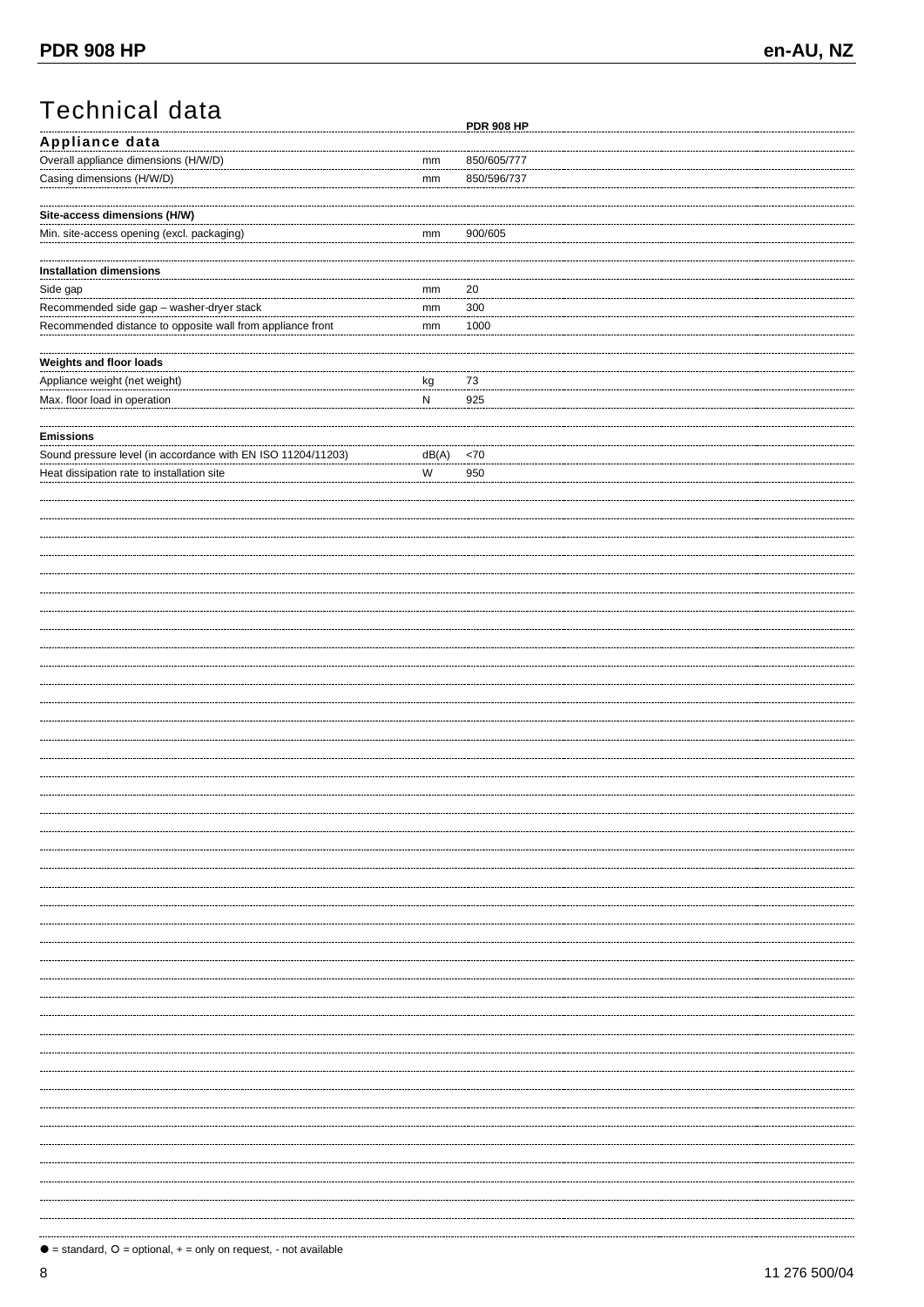# Installation and planning notes

#### **Installation requirements**

The tumble dryer should only be connected to a power supply provided in accordance with all applicable local and national legislation and regulations.

In addition, all regulations issued by the appropriate utilities as well as standards relating to occupational safety and all applicable valid regulations and technical standards must be observed.

#### **General operating conditions**

Ambient temperature in installation room: +2 °C to +35 °C.

Air drawn in for use in the drying process will be warm when it is expelled back into the room by the tumble dryer. You must therefore ensure that the room is sufficiently ventilated, particularly if the appliance is located in a small room.

Make sure that the room temperature is not too high. If there are other heat producing appliances in the room in which the dryer is located, make sure the room is well ventilated and switch the other appliances off, if possible.

Otherwise running times and energy consumption could be increased.

#### **Electrical connection**

This tumble dryer is supplied with a mains cable with moulded plug.

The appliance may only be connected to an electrical system that conforms to the national and local codes and regulations.

Do not connect the machine via an extension lead or power board. They do not guarantee the required safety of the appliance (e.g. danger of overheating and fire).

The data plate indicates the nominal power consumption and the appropriate fuse rating. Compare the specifications on the data plate with those of the electrical power supply.

If the appliance is hard wired, an all-pole disconnection must be provided on site. When switched off, there must be an all-pole contact gap of at least 3 mm in the isolator switch (including circuit breakers, fuses, and relays according to AS/NZS 3000).

The plug connector or isolator switch should be easily accessible at all times. If the appliance is disconnected from the electricity supply, the isolator must be lockable or the point of disconnection must be monitored at all times.

New connections, modifications to the system or servicing of the earthing conductor, including determining the correct fuse amperage, must be carried out by a qualified electrician, as they are familiar with the pertinent regulations and the specific requirements of the electric utility company.

References to cable cross-sections in the technical data refer only to the required mains cable. Please consult relevant local and national regulations when calculating any other wire gauges.

#### **Condensate drain hose**

The condensed water is pumped away through the drain hose which is located at the back of the dryer.

The condensate is drained via a drain pump with a 1 m delivery head. For the water to drain freely, the hose must be free of kinks. The swivel elbow at the end of the hose can be turned in either direction or removed as needed.

In certain situations, this tumble dryer must be fitted with a non-return valve (optional accessory). Without a non-return valve, water could flow back into the tumble dryer or be drawn back in and leak out. This can cause damage.

#### **Drainage options:**

- **1. Connected securely to a trapped waste pipe.** Use a non-return valve if the end of the hose could possibly become submerged in water.
- **2. Connected to a laundry trough or wash tub drain outlet.** Always use a non-return valve.
- **3. Connected to a floor drain (gully).** Always use a non-return valve.
- **4. Connected over the rim of a laundry trough or wash tub.** Secure the drain hose carefully (e.g. by tying it) to make sure it cannot slip. Otherwise water may escape and cause damage. Use a non-return valve if the end of the hose could possibly become submerged in water.

#### **Equipotential bonding**

If necessary, equipotential bonding with good galvanic contact must be guaranteed in compliance with all applicable local and national installation specifications.

Connection material for equipotential bonding must be provided on site or using a kit available from Miele.

#### **Peak load/energy management**

The tumble dryer can be connected to a peak load or energy management system using an optional kit.

When the peak load function is activated, the heating is deactivated. A message appears in the display to inform you of this.

The programme is resumed automatically when the peak load system reactivates the heating.

#### **Payment system**

The tumble dryer can be fitted with a single-machine payment system as an optional accessory using an optional kit (XCI-Box / XCI-AD).

The programming required for connecting a payment system can be carried out during the initial commissioning process. After initial commissioning, changes may only be made by your Miele dealer or by Miele Professional Service.

#### **Interface**

The tumble dryer can be retrofitted with an XKM 3200 WL PLT communication module.

This module can be used as a Wi-Fi or LAN interface.

The LAN interface provided via the module complies with AS/NZS 60950. The LAN connection uses a RJ45 connector in accordance with EIA/TIA 568-B.